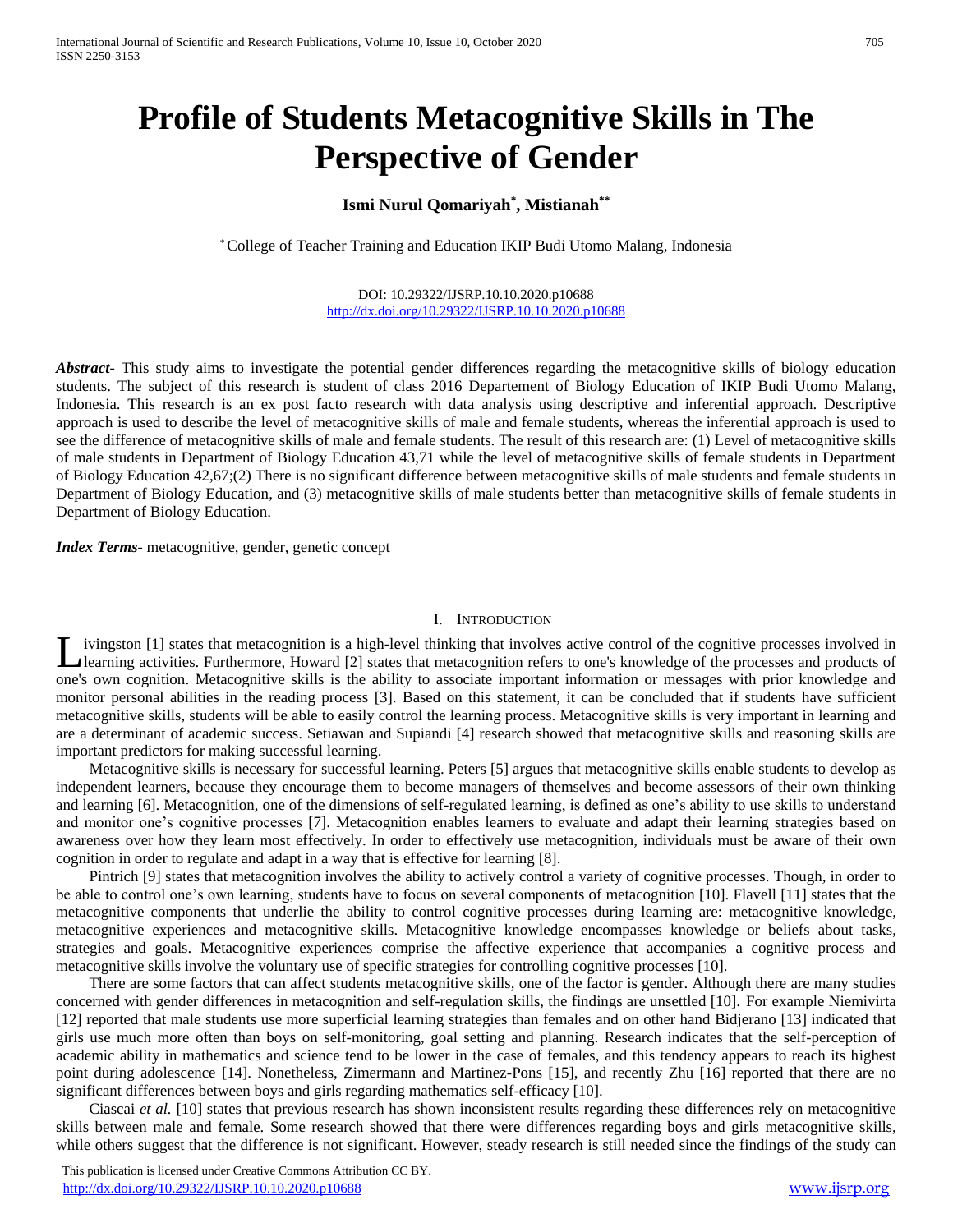be used in educational practice. Considering the inconsistent findings on gender differences in metacognitive skills, this study was to describe the differences of metacognitive skills of male and female biology education students in understanding the genetic concept. In fact, the empowerment of metacognitive skills was still get very little attention in the learning process. In the learning process at IKIP Budi Utomo Malang, metacognitive skills have not yet been developed due to a lack of knowledge about these metacognitive skills. In the learning process students have not been able to monitor, evaluate and control the learning activities carried out. Students have not thought for themselves how to learn well so they can achieve the expected goals. So this research want to describe the differences of metacognitive skills of male and female biology education students in understanding the genetic concepts.

## II. RESEARCH METHOD

The subject of this research is student of class of 2016 Department of Biology Education of IKIP Budi Utomo, Malang Indonesia. There are 64 students of biology education consisting of 39 women and 25 men. This research is an ex post facto research with data analysis using descriptive and inferential approach. A descriptive approach is used to describe the level of metacognitive skills of male and female students in the Department of Biology Education, whereas the inferential approach is used to see the difference of metacognition skills of male and female students in the Department of Biology Education.

Data on metacognitive skills are measured by giving written tests in the form of essays that integrated with tests of cognitive learning outcomes. Scoring of metacognitive skills was obtained from the special scoring rubric of metacognitive skills developed by Corebima [17].

Data that has been obtained before analyzed was carried out prerequisite test first. This test was conducted to see the distribution of the data that has been obtained which was normally distributed and homogeneous or not. The prerequisite tests used were the normality test and variance homogeneity test. Normality test used the Shapiro-Wilk Test. The Shapiro-Wilk Test was used to test the level of normal distribution and test the difference in mean values. Test variant homogeneity using Levene's Test of Equality of Error Variances.

The results of the research data were then analyzed using t-test analysis with the help of the SPSS program for windows 16.00. The significance of the data analyzed was based on the following.

- 1. If the significance value was> 0.05, the null hypothesis was accepted, and the research hypothesis was rejected
- 2. If the significance value was <0.05, the null hypothesis was rejected and the research hypothesis was accepted

## III. RESULT AND DISCUSSION

The results of measuring the average score of metacognitive skills of male and female students showed different results. The average of metacognitive skills value of male student is 43.71. The average of metacognitive skills value of female is 42.67. The results of the study can be seen in Chart 1.

**Chart 1 The Average of Metacognitive Skills Score**



**Table 1 Total Partisipants**

|                      | Gender | N  | Mean    | Std. Deviation | Std. Error Mean |
|----------------------|--------|----|---------|----------------|-----------------|
| Metacognitive Skills | male   | 25 | 43.7144 | 13.87232       | 2.77446         |
|                      | female | 39 | 42.6736 | 14.86646       | 2,38054         |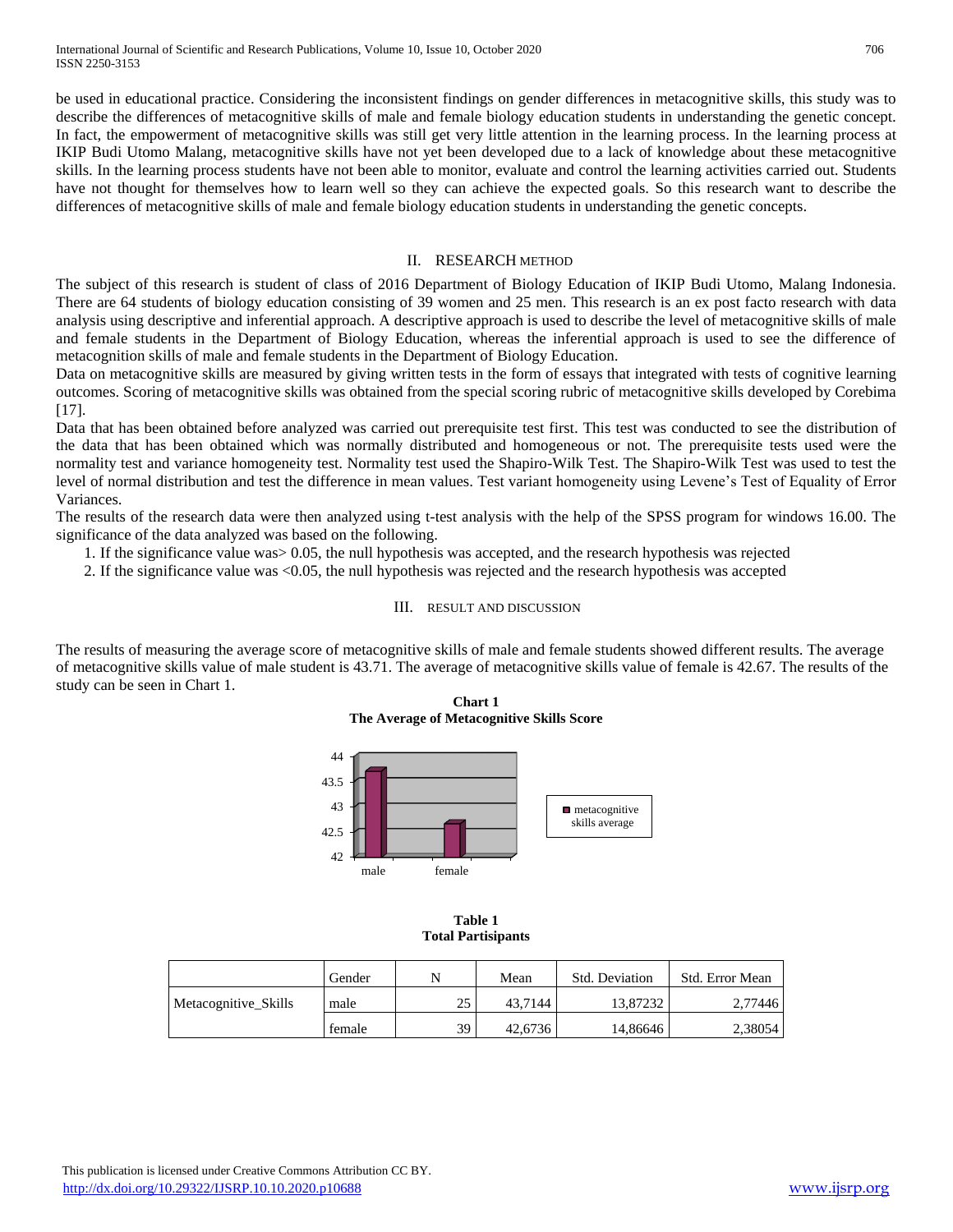|                                                                                      |                       | Metacognitive Skills |            |                           |  |
|--------------------------------------------------------------------------------------|-----------------------|----------------------|------------|---------------------------|--|
|                                                                                      |                       | Equal                | variances  | Equal<br>variances<br>not |  |
|                                                                                      |                       | assumed              |            | assumed                   |  |
| Levene's Test for<br><b>Equality of Variances</b><br>t-test for Equality of<br>Means | F                     |                      | ,000       |                           |  |
|                                                                                      | Sig.                  |                      | .989       |                           |  |
|                                                                                      |                       |                      | ,280       | ,285                      |  |
|                                                                                      | df                    |                      | 62         | 53,896                    |  |
|                                                                                      | Sig. (2-tailed)       |                      | .780       | .777                      |  |
|                                                                                      | Mean Difference       |                      | 1,04081    | 1,04081                   |  |
|                                                                                      | Std. Error Difference |                      | 3,71234    | 3,65577                   |  |
|                                                                                      | 95% Confidence        |                      | $-6,38005$ | $-6,28888$                |  |
|                                                                                      | Lower Interval        |                      |            |                           |  |
|                                                                                      | Of the Difference     |                      | 8,46168    | 8,37050                   |  |
|                                                                                      | Upper                 |                      |            |                           |  |

**Table 2 The Result of Independent Samples Test**

The homogeneity of variance test for male and female metacognitive skills data result presented that metacognitive skills have a constant significance level by 0.989 at the 0.05 significance level. It means that the data of male and female metacognitive skills is homogeneous. Based on the results of data analysis, there is no difference in final metacognitive skills between male and female students. That is indicated by a significance value of 0.780 or more than 0.05 so that the null hypothesis was accepted and the research hypothesis was rejected. This means that there was no difference in metacognitive skills between male and female students. From Chart 1 known that the metacognitive skills better on male student than female student. This research was in line with previous research by Niemivirta [12] that reported boys use more superficial learning strategies than girls [8].

The results showed that there is no difference in metacognitive skills between male and female students in understanding the genetic concepts. This findings is in line with Özsoy and Günindi [18] research. Özsoy and Günindi explored the prospective preschool teachers' metacognitive awareness and its relation in terms of gender, grade, and the types of high school they have graduated. The results argued that there was no significant difference between females and males in their metacognitive awareness.

Yenilmez *et al.* [19] research on Biology achievement that study about the role of gender in the use of metacognitive awareness reading strategies among biology students. In that study most of the students apply problem-solving strategies compared to the other metacognitive reading strategies, but there was no significant difference between males and females. Furthermore, Kamid [20] stated that there was not any difference in metacognition ability between male and female students when completing a task [21].

Past research on gender differences in metacognition and self-regulation has been generally inconsistent, Bidjerano [13] and Zimmerman and Martinez-Pons [14] reported that girls use self-monitoring, goal setting, and planning more often than boys [8]. Gender and equity in science education have been reviewed since 1971. By 1990s, researchers interested to create a school environment in which girl-friendly instructional strategies, topics, and curriculum would be implemented. Researchers started to investigate the relationship among gender, race, ethnicity, economic status, and religion. After 2001 researchers started to investigate gender and urban issues. Historical understanding of gender studies indicated a very important issue for researchers. In this understanding, it was clear that gender issue had been investigated in relationship with other variables such as cognitive abilities, attitudinal variables, sociocultural variables, and home-family variables [22]. It was indicated that females and males develop their understanding about different aspects of science teaching and learning under the influence of those variables. That is to say, gender differences show heterogeneous findings across different variables [23].

Furthermore, another acceptable explanation for this finding is that the students' metacognitive skills tends to develop over time. The metacognitive skills developed over pre test to post test time. A bulk of research asserts that metacognitive growth is an ongoing developmental procedure. Kuhn maintains that metacognition should be conceptualized in a developmental framework [21].

La Misu and La Masi [24] said that experts have sought to explain the attributes that contribute to gender differences in learning and mathematical achievement. Leder [25] and Spencer et al.[26] stated that the difference was due to the socialization of gender roles and the threat of stereotypes of each sex. It was generally understood that the various factors that link gender differences in mathematics learning are enormous because they include: educational opportunities, teaching styles, influences and social values, the way men and women socialize places, social environments, student reactions to cultural contexts which was faster in learning.

In other hand, Anderson et al., [27] suggested that it is difficult to assess metacognition skills using simple paper measurements (paper and pencil measure). Preferably objectives related to metacognition knowledge can be tested in the context of classroom activities and discussions of varying strategies. One of the fundamental problems in learning the field of metacognition was to develop and use the right tasks to measure metacognition ability. This was because assessing metacognition ability means assessing metacognition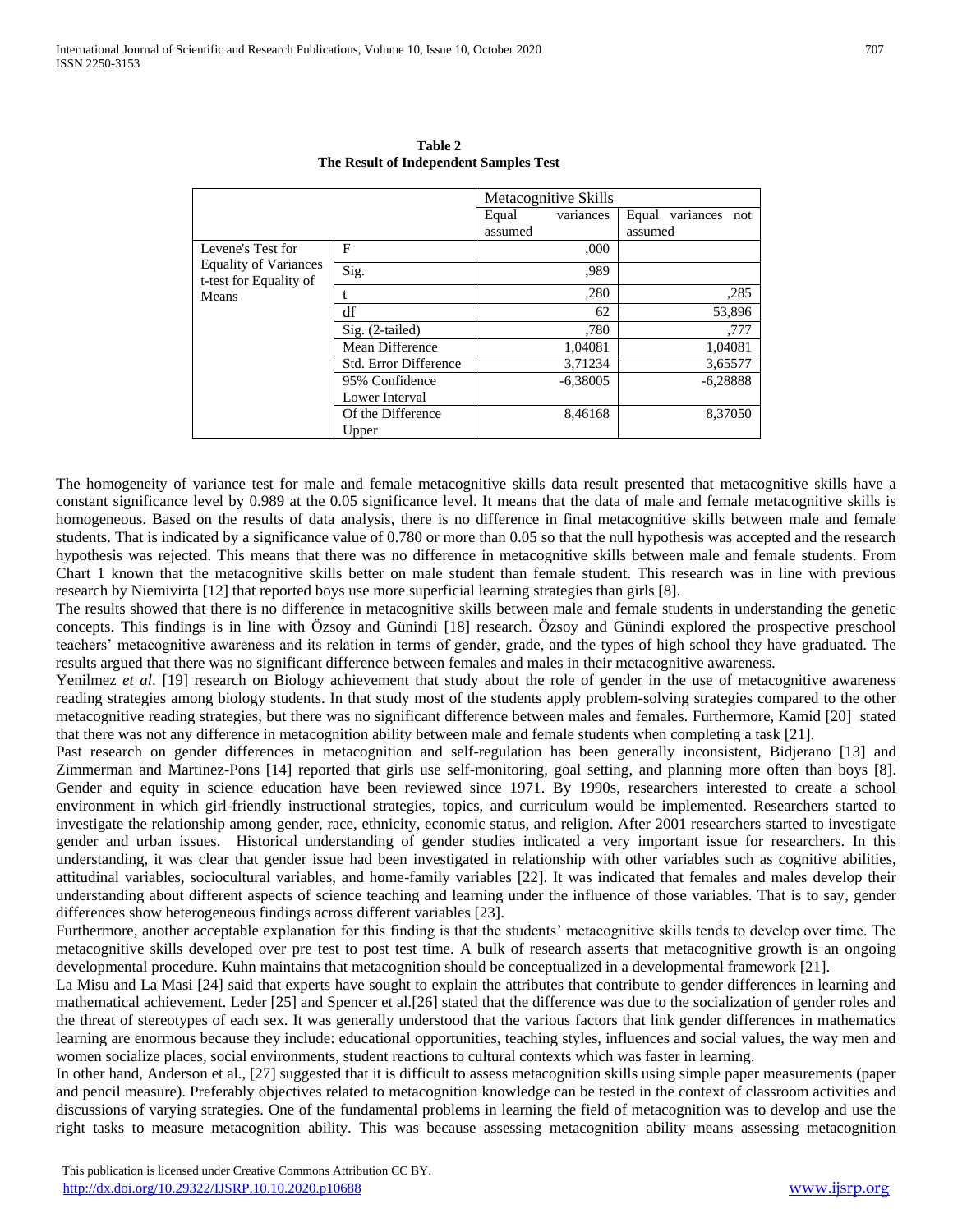knowledge and experience or setting metacognition (control and evaluation). According to Panaoura [28], one common approach to measuring metacognition ability is to ask students directly about what they know or do. To assess students' metacognition control, they are asked to voice their thoughts (think aloud) about what to do and think about in solving problems. Some aspects of metacognition can be developed with metacognition strategies such as problem solving in pairs (pair problem solving). In learning process student talks about the problem by describing the thought process, the partner hears and asks to help clarify his thoughts. Therefore, metacognition is a dimension of knowledge that emphasizes the role of students in solving problems, where students are required to think systematically in solving problems independently [29].

## IV. CONCLUSION

Based on the results of the research it can be concluded that: First, there is no differences in metacognitive skill between male and female students. Second, the metacognitive skills better on male student than female student

#### ACKNOWLEDGMENT

We would like to express our gratitude for the support of Directorate of Research and Community Service Directorate General of Strengthening Research and Development of Ministry of Research and Technology Ministry of Higher Education which has funded this research and P2M IKIP Budi Utomo Malang, Indonesia for the place of research. We also appreciate the participation of students and lecturers of the university.

#### **REFERENCES**

- [1] Livingston, J. A. (1997). *Metacognition: An Overview*, (Online) (http://www.gse.bufallo.edu /fas/shuell/cep564/metacog.htm).
- [2] Howard, J.B. (2004). *Metacognitif Inquiry. School of Education Elon University* (online) [\(http://www.ncsall.net/fileadmin/resource/ann\\_rev/rall\\_v5\\_ch7\\_supp.pdf\)](http://www.ncsall.net/fileadmin/resource/ann_rev/rall_v5_ch7_supp.pdf)
- [3] Shen, C.Y. and Liu, H.C. (2011). Metacognitive Skills Development: A Web-Based Approach In Higher Education. *TOJET: The Turkish Online Journal of Educational Technology*, 10(2), 140-150.
- [4] Setiawan, B. & Supiandi, M.I. 2018. The Contribution of Metacognitive Skills and Reasoning Skills on Problem Solving Ability Based on Problem Based Learning (PBL) Model. *Anatolian Journal of Education*, 3(2), 75-86.
- [5] Peters, M. 2000. Does Contructivist Ephystemolog Have A Place in Nurse Education. Journal of Nurcing education 39, no. 4: 166-170.
- [6] Corebima, A.D. (2006). *Definition of Metacognition*. Paper presented on training in metacognitive strategies on learning Biology for high school Biology teachers in Palangkaraya. August 23, 2006.
- [7] Schraw, G., Crippen, K. J., & Hartley, K. (2006). Promoting Self-Regulation in Science Education: Metacognition as Part of a Broader Perspective on Learning. Research in Science Education, 36, 111-139[. https://doi.org/10.1007/s11165-005-3917-8.](https://doi.org/10.1007/s11165-005-3917-8)
- [8] Jenkins, A. (2018). *Gender and Subject Area Differences in Academic Metacognition and Motivation*. Senior Theses, Trinity College, Hartford, CT 2018. (Online, [https://pdfs.semanticscholar.org/f1be/3001e38593050f25091fd48043368cfda417.pdf\)](https://pdfs.semanticscholar.org/f1be/3001e38593050f25091fd48043368cfda417.pdf).
- [9] Pintrich (2000). The role of goal orientation in self-regulated learning M. Boekaerts, P. Pintrich, M. Zeidner (Eds.), Handbook of Self-Regulation (p. 452-502), Academic Press, San Diego, CA.
- [10] Ciascai, Liliana, & Lavinia, H. (2011). Gender differences in metacognitive skills. A tudy of the 8th grade pupils in Romania. International Conference on Education and Educational Psychology. *Procedia-Social and Behavioral Sciences,* 29 (2011) 396–401.
- [11] Flavell (1979). Metacognition and cognitive monitoring: a new are of cognitive developmental inquiry. *American Psychologist*, 34 (1979), 906-911.
- [12] Niemivirta, M. (1997). Gender differences in motivational-cognitive patterns of self-regulated learning. Paper presented at the Annual meeting of the American Educational Research Association, Chicago, IL.
- [13] Bidjerano, T. (2005). Gender differences in self-regulated learning. Paper presented at the Annual meeting of the Northeastern Educational Research Association, October 19-21, Kerhonkson, NY, USA.
- [14] Virtanen, P. & Nevgi, A. (2010). Disciplinary and gender differences among higher education students in self-regulated learning strategies. Educational Psychology, 30(3), 323–347.
- [15] Zimmerman, B.J. & Martinez-Pons, M. (1990). Student differences in self-regulated learning: relating grade, sex, and giftedness to self-efficacy and strategy use. Journal of Educational Psychology, 82(1),51-59
- [16] Zhu, Z. (2007). Gender differences in mathematical problem solving patterns: A review of literature. International Education Journal, 8(2), 187-203.
- [17] Corebima, A. D. (2009). *Metacognitive Skills Measurement Integrated in Achievement Test*. Presented at Third International Conference on Science and Mathematics Education (CosMEd). Malaysia. 10-12 November.
- [18] Özsoy, G., and Günindi, Y. (2011). Prospective preschool teachers metacognitive awareness. Elementary Education Online, 10(2), 430-440.
- [19] Yenilmez, A., Sungur, S., & Tekkaya, C. (2006). Students' achievement in relation to reasoning ability, prior knowledge and gender. Research in Science & Technological Education, 24(1), 129-138[. http://dx.doi.org/10.1080/02635140500485498.](http://dx.doi.org/10.1080/02635140500485498)
- [20] Kamid. (2013). Metakognisi Siswa dalam Menyelesaikan Soal Matematika (Studi Kasus pada Siswa SMP Berdasarkan Gender). Edumatica, 1(3), 69-72.
- [21] Çakıcı, D. (2018). Metacognitive Awareness and Critical Thinking Abilities of Pre-service EFL Teachers. *Journal of Education and Learning*, 7(5), 116-129
- [22] Kahle, J. B., & Meece, J. (1994). Research on Gender Issues in the Classroom. In D. L. Gabel (Ed.), Handbook of Research in Science Teaching and Learning (pp. 543-557). New York, NY: Macmillan.
- [23] Topçu, Mustafa S & Yilmaz-Tüzün, Ö. 2009. Elementary Students' Metacognition and Epistemological Beliefs Considering Science Achievement, Gender and Socioeconomic Status. *Elementary Education Online*, 8(3), 676-693.
- [24] La Misu and La Masi. (2017). Comparison of Metacognition Awareness of Male and Female Students Based on Mathematics Ability in Department of Mathematics Education of Halu Oleo University. *International Journal of Education and Research*, 5(6), 43-50.